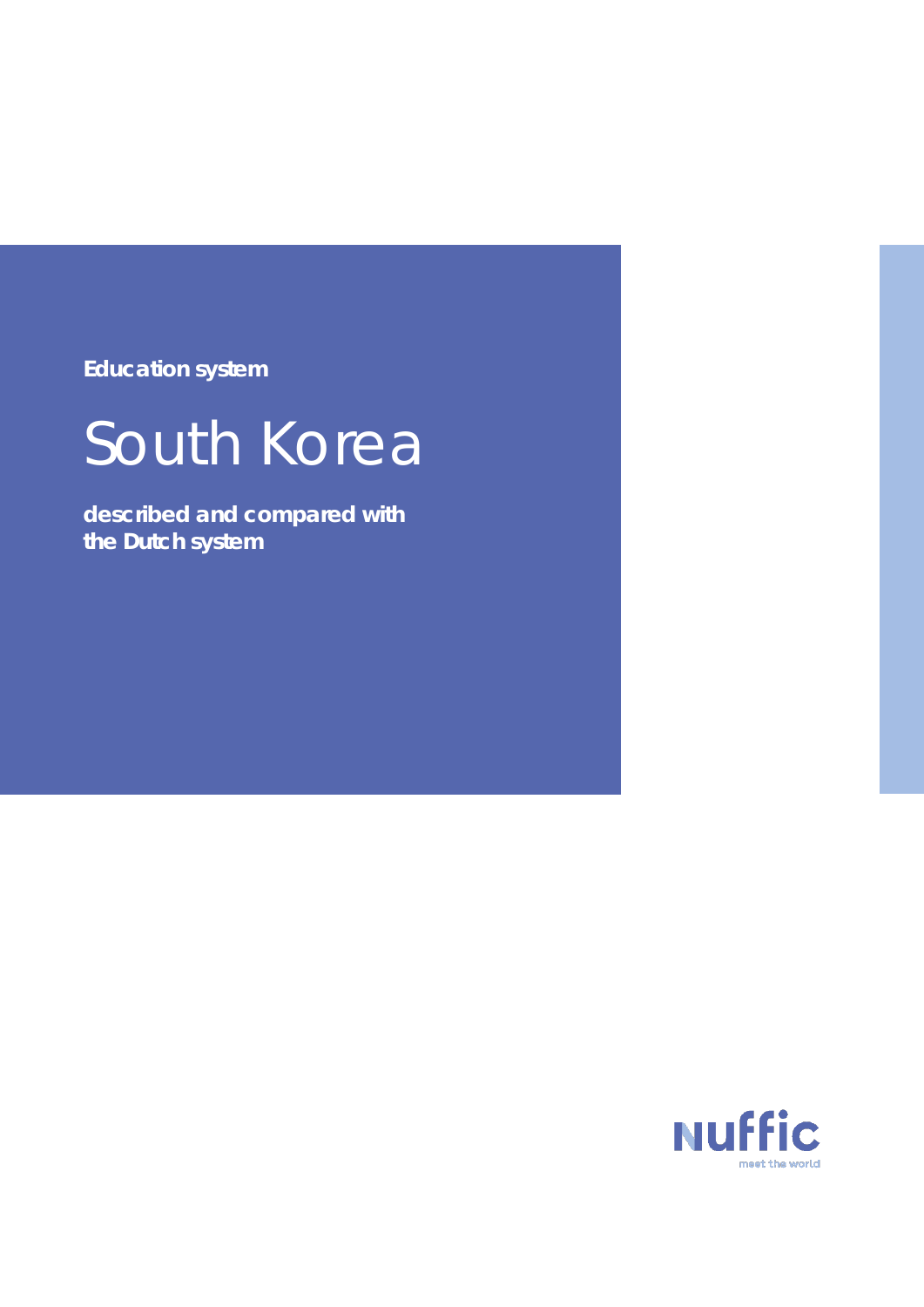This document contains information on the education system of South Korea. We explain the Dutch equivalent of the most common qualifications from South Korea for the purpose of admission to Dutch higher education.

#### **Disclaimer**

We assemble the information for these descriptions of education systems with the greatest care. However, we cannot be held responsible for the consequences of errors or incomplete information in this document.



With the exception of images and illustrations, the content of this publication is subject to the Creative Commons Name NonCommercial 3.0 Unported licence. Visit [www.nuffic.nl/en/home/copyright](http://www.nuffic.nl/en/home/copyright) for more information on the reuse of this publication.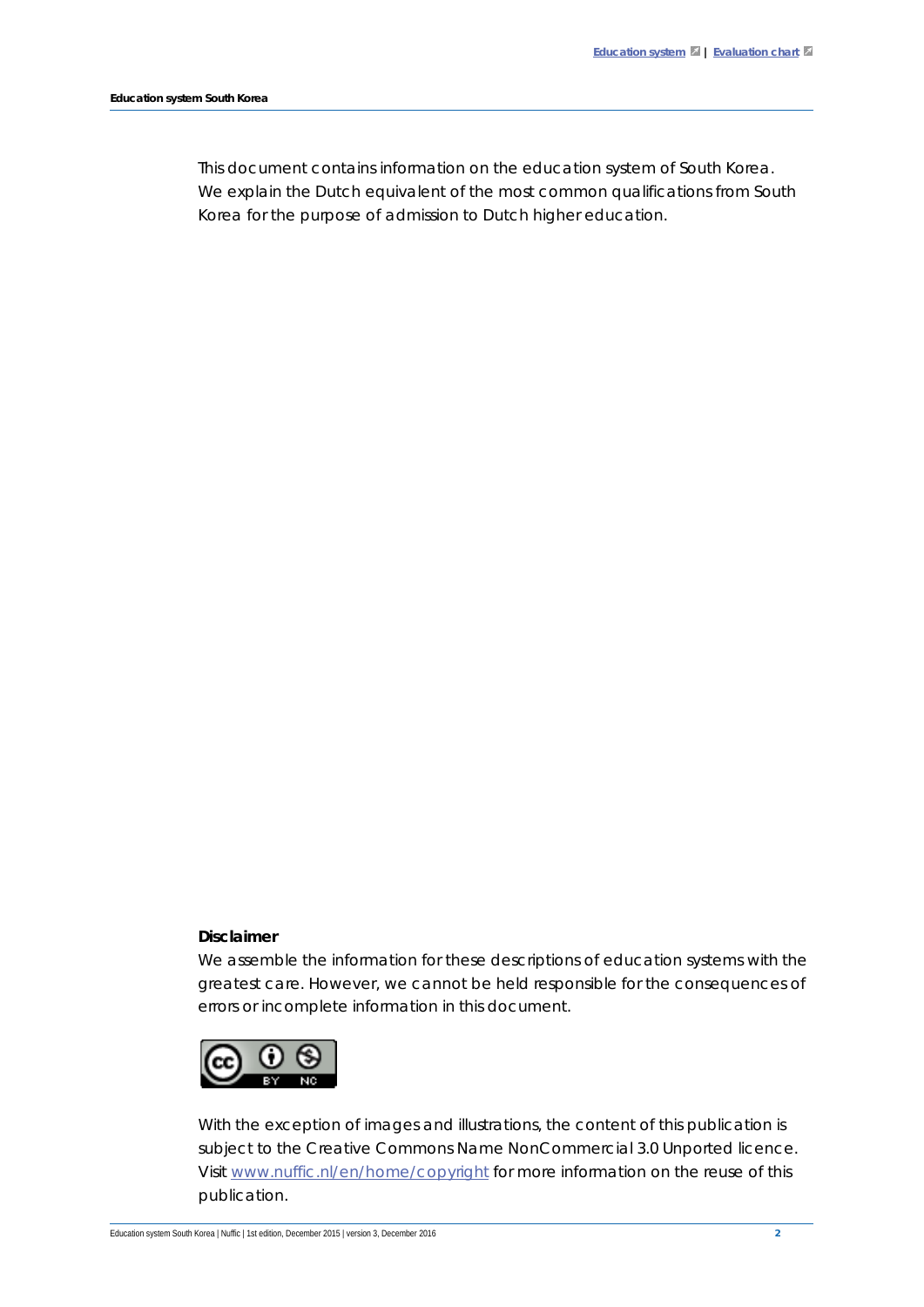<span id="page-2-0"></span>

#### Education system South Korea | Nuffic | 1st edition, December 2015 | version 3, December 2016 3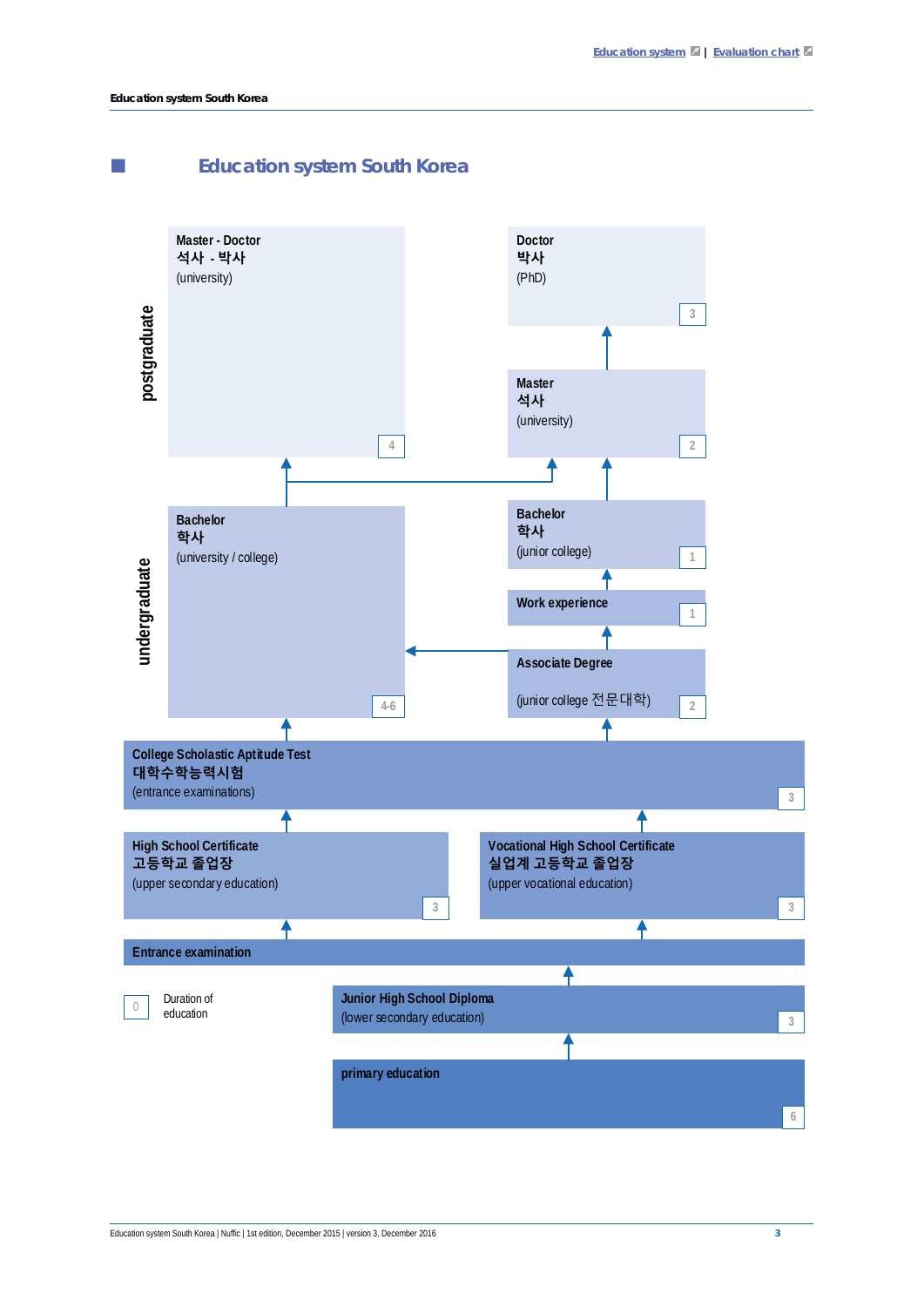## <span id="page-3-0"></span>**Evaluation chart**

The left-hand column in the table below lists the most common foreign qualifications applicable to admission to higher education. The other columns show the Dutch equivalent along with the comparable levels in the Dutch and European qualifications frameworks.

| Degree or qualification                                 | Dutch equivalent and NLQF level                 |     | <b>EQF</b><br>level |
|---------------------------------------------------------|-------------------------------------------------|-----|---------------------|
| Vocational High School Certificate                      | MBO diploma (qualification<br>level $2$ or $3)$ | 2/3 | 2/3                 |
| <b>High School Certificate</b><br>(general high school) | HAVO diploma                                    | 4   | $\overline{4}$      |
| High School Certificate<br>(science high school)        | At least a HAVO diploma                         | 4   | 4                   |
| Associate degree (2 years)                              | 2 years of HBO                                  | 5   | 5                   |
| Bachelor (4 years)                                      | HBO or WO bachelor's degree                     | 6   | 6                   |
| Higher Diploma in Technical Education                   | HBO bachelor's degree                           | 6   | 6                   |
| Master (2 years)                                        | WO master's degree                              | 7   | 7                   |

#### NB

- The information provided in the table is a general recommendation from which no rights may be derived.
- NLQF = Dutch Qualifications Framework. EQF = European Qualifications Framework.
- The EQF[/NLQF level](http://www.nlqf.nl/english) is not so much a reflection of study load or content; rather, it is an indication of a person's knowledge and skills after having completed a certain programme of study.
- Information about Dutch equivalent qualifications can be found on our website[: the Dutch education system.](https://www.nuffic.nl/en/publications/find-a-publication/education-system-the-netherlands.pdf)
- [The Cooperation Organisation for Vocational Education, Training and the](https://www.s-bb.nl/en)  [Labour Market \(SBB\),](https://www.s-bb.nl/en) evaluates statements on foreign qualifications and training at VMBO and MBO level. The evaluation may vary if SBB evaluates the diploma for admission to VET schools or the labour market in the Netherlands.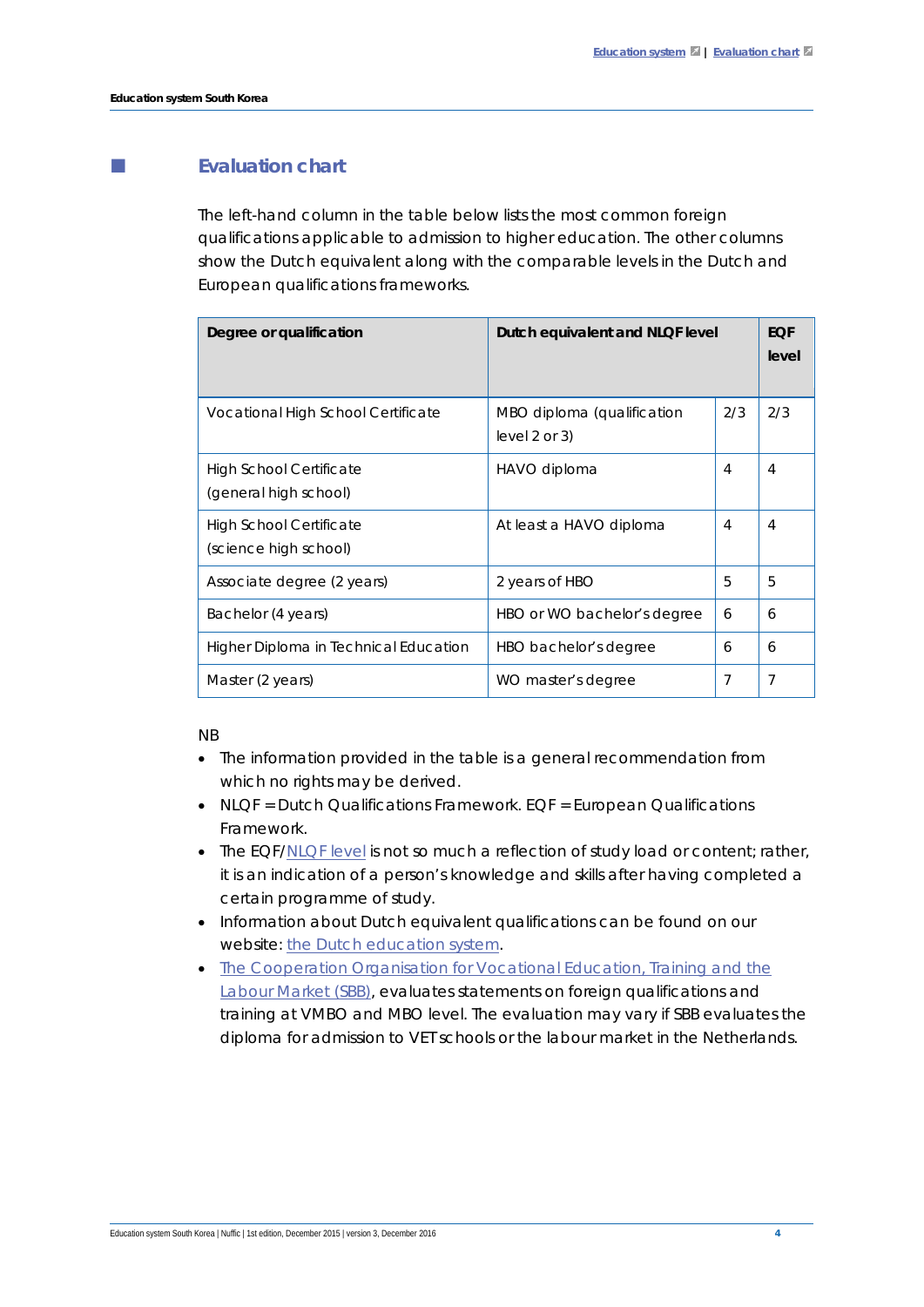## **Introduction**

**The Republic of Korea (***Daehan Minguk***, ROK) has been in existence since 1948 and is subdivided into sixteen administrative divisions, i.e. nine provinces, six city-provinces and the capital city of Seoul. The head of state is the elected president.** 

Following Japan's defeat in the Second World War, the Japanese domination of Korea came to an end and the Korean peninsula was divided into a Northern state (the Democratic People's Republic of Korea), which received support from the Soviet Union, and a Southern democratic state that was renamed the Republic of Korea (ROK) in 1948. This description concerns only the Republic of Korea, or South Korea.

The 1948 Education Act saw the establishment of an education system that strongly resembled the Chinese system. Financial assistance from countries such as the United States strongly boosted the industrialization of the Republic of Korea, which has had consequences for the structure of the national education system.

The Ministry of Education has been responsible for all types of education in South Korea since 1948. The ministry has undergone several change of name, but its current name is again, the Ministry of Education (MOE)(교육부).

Among other things, the MOE is charged with the formulation and implementation of policy in the field of academic activities, science and education. The ministry is responsible for policy for primary, secondary and higher education institutions, the creation and publication of new textbooks and curricula, provision of administrative and financial support to the entire school system, and supervision of teacher-training colleges and human resource policy. The education system is based on the traditional philosophy of *hongik ingan*, or the universal welfare of mankind.

In the 1950s, the focus was on rebuilding the education system with a huge emphasis on democratic education. National universities and teacher-training institutions were founded, and textbooks created for primary school. The 1960s and 1970s saw a focus on quantitative expansion of the student population, educational facilities and the number of teachers. Increasing student numbers resulted in heavy competition for admission to higher education. Various measures were then taken to regulate the system more effectively. The 1980s were characterized by qualitative changes, such as the introduction of a lifelong-learning system, and renewal of educational facilities. In the 1990s, local autonomy became an important item on the educational policy agenda.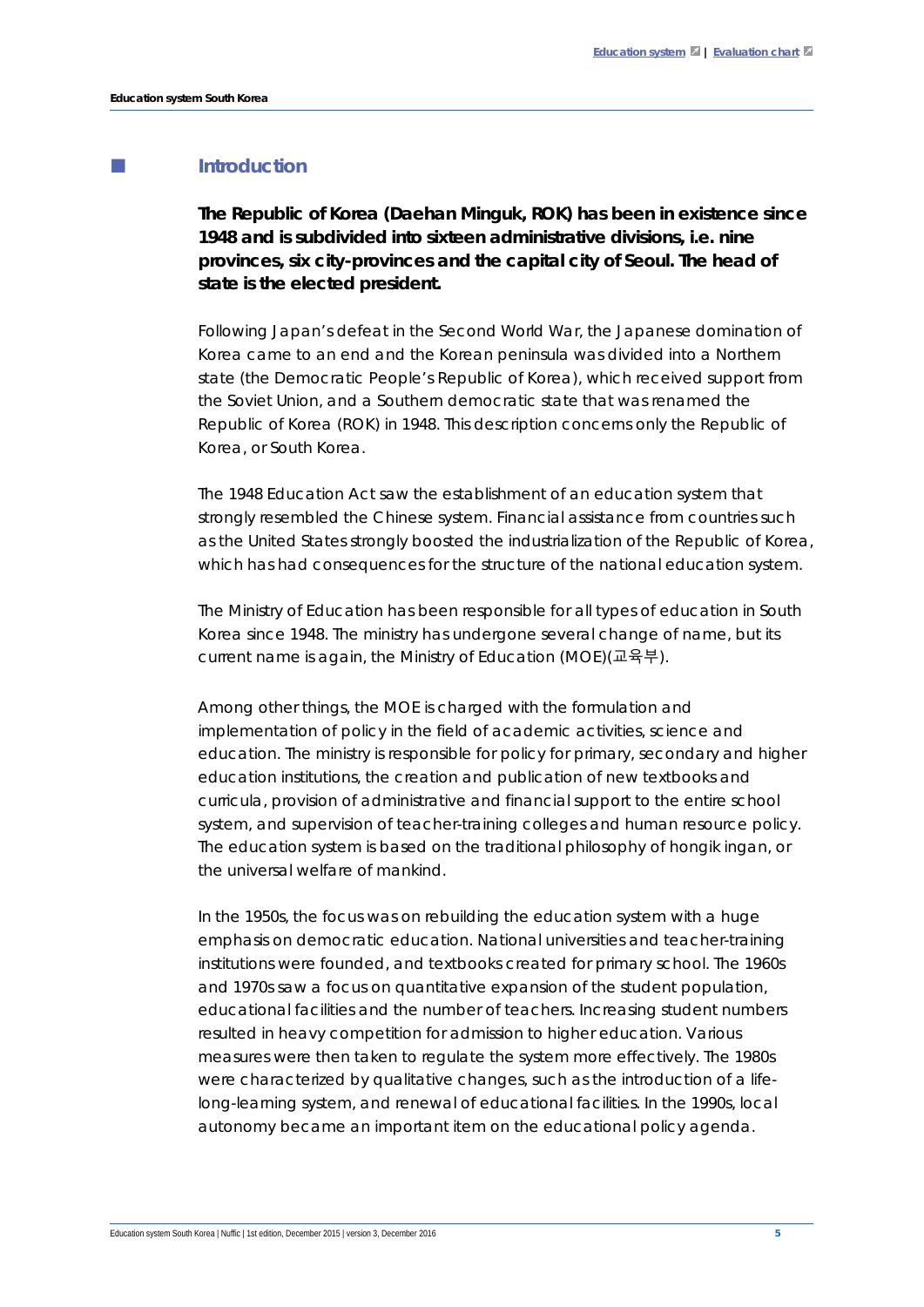Approximately 80 percent of all higher education institutions are private, all of which fall under the responsibility of the MOE. Private institutions for secondary education also exist.

The official language of education is Hangeul. The Korean orthography is a phonetic system consisting of ten vowels and fourteen consonants combined to form syllables. Each square formed Korean character represents one syllable. Around the beginning of this century, changes were implemented in the transcription system, resulting in alterations to the spelling of various higher education institutions in English. These alterations mainly concern the initial consonants of names (e.g. 'Kimpo' became 'Gimpo', 'Pusan' became 'Busan', 'Chonju' became 'Jeonju').

Compulsory education lasts 9 years, and encompasses primary school and junior secondary school, for pupils aged 6 until 15.

The academic year runs from March until February.

## **Primary and secondary education**

#### **Primary education**

Primary education or elementary education (초등학교, *Chodeung Hakgyo*) lasts 6 years (*Grade* 1-6), is free and intended for pupils aged 6-12. Pupils can enter a primary school (*kuckmin hakgyo*) between the ages of 5 and 7. The school year is 34 weeks long. Since 1997, English has been offered as a subject from Grade 3 onwards. The Seventh National Basic Curriculum was established by the Korea Institute for Curriculum and Evaluation (KICE) and is currently being reviewed. From Grade 3 onwards the standard primary curriculum consists of the following subjects: Korean language arts, ethics, social studies, mathematics, science, practical course, physical education, music, art, foreign language (English), independent activity and special activity. More information can be found on the KICE and MOE websites. See under [Useful websites.](#page-17-0)

#### **Secondary education**

Lower secondary education (중학교, *Junghakgyo*) can be taken at a middle school (junior high school), and constitutes the initial years of secondary education. This stage in the educational system is included in compulsory education. It has a nominal duration of 3 years (Grades 7-9) and is intended for pupils aged 12/13 to 15/16. Admission is granted without entrance examination. The curriculum consists of the same subjects as in Grades 3-6, but with different subject matter for the practical course in Grades 8 and 9: technical education for boys, and home economics for girls. After completion of the programme, pupils are awarded the Junior High School Diploma (*Jung Hakgyo Chorupchung*).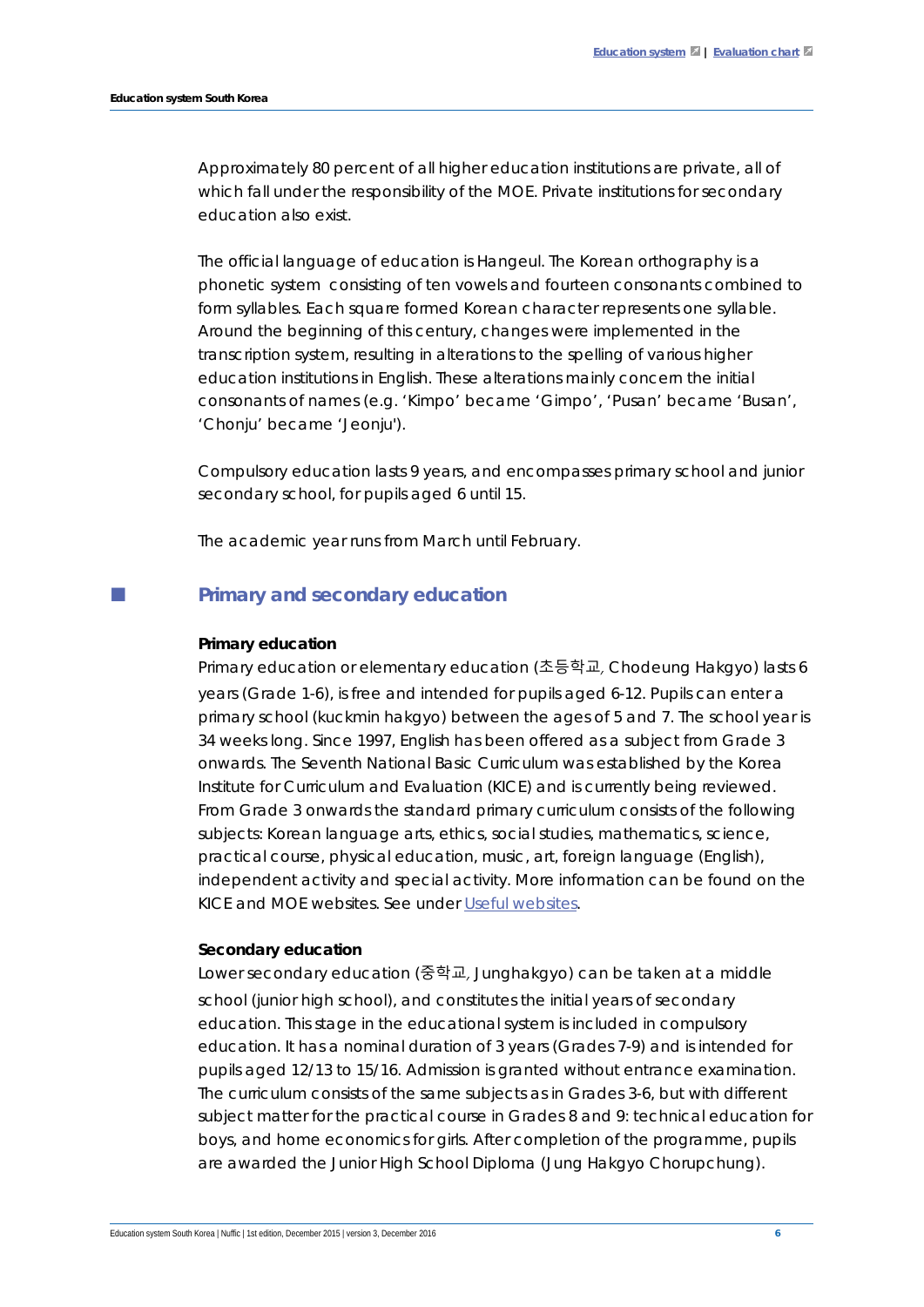Upper secondary education (고등학교, *Godeung Hakgyo*), sometimes also called high school education, covers the final years of secondary education and lasts for 3 years (Grades 10-12). The programme is intended for pupils aged 15-18. There are various types of high school: general high schools, vocational high schools, science high schools and special high schools, which include foreign language schools and art high schools. There are costs associated with attending high school education (school fees).

For entrance to a high school, pupils must pass an entrance examination. Admission policy is very competitive. Students for vocational high schools may indicate their preferred school, whereas children who wish to attend a general high school are assigned a school in their area. Admission to a vocational high school may be granted by means of an entrance examination and/or the pupil's list of marks from middle school.

Although Grade 10 still consists of the subjects from the National Basic Curriculum, as of Grade 11 pupils can choose between three subject clusters: humanities, sciences or vocational training. At the end of the programme, the *Godeung Hakgyo Jolupjang* (High School Certificate) is awarded. More information on secondary education is available on the MOE [website.](http://english.moe.go.kr/main.do?s=english)

> In terms of level, a *High School Certificate* (고등학교 졸업장, *Godeung Hakgyo Jolupjang*) obtained from a general high school is comparable to a HAVO diploma.

Science high schools (과학고등학교, *Gwahak Godeung Hakgyo*) are primarily geared towards particularly talented pupils in the natural sciences. Pupils can complete a 3-year upper secondary education curriculum in 2 years, and then be admitted to a prestigious higher education institution without an entrance examination. Research is a focus in the programme, and exchange and collaboration activities take place with prestigious foreign secondary schools, research centres and universities. Science high school pupils are also successful in Olympiads for their subject areas.

> In terms of level, a *High School Certificate* (고등학교 졸업장, *Godeung Hakgyo Jolupjang*) obtained from a science high school is comparable to at least a HAVO diploma.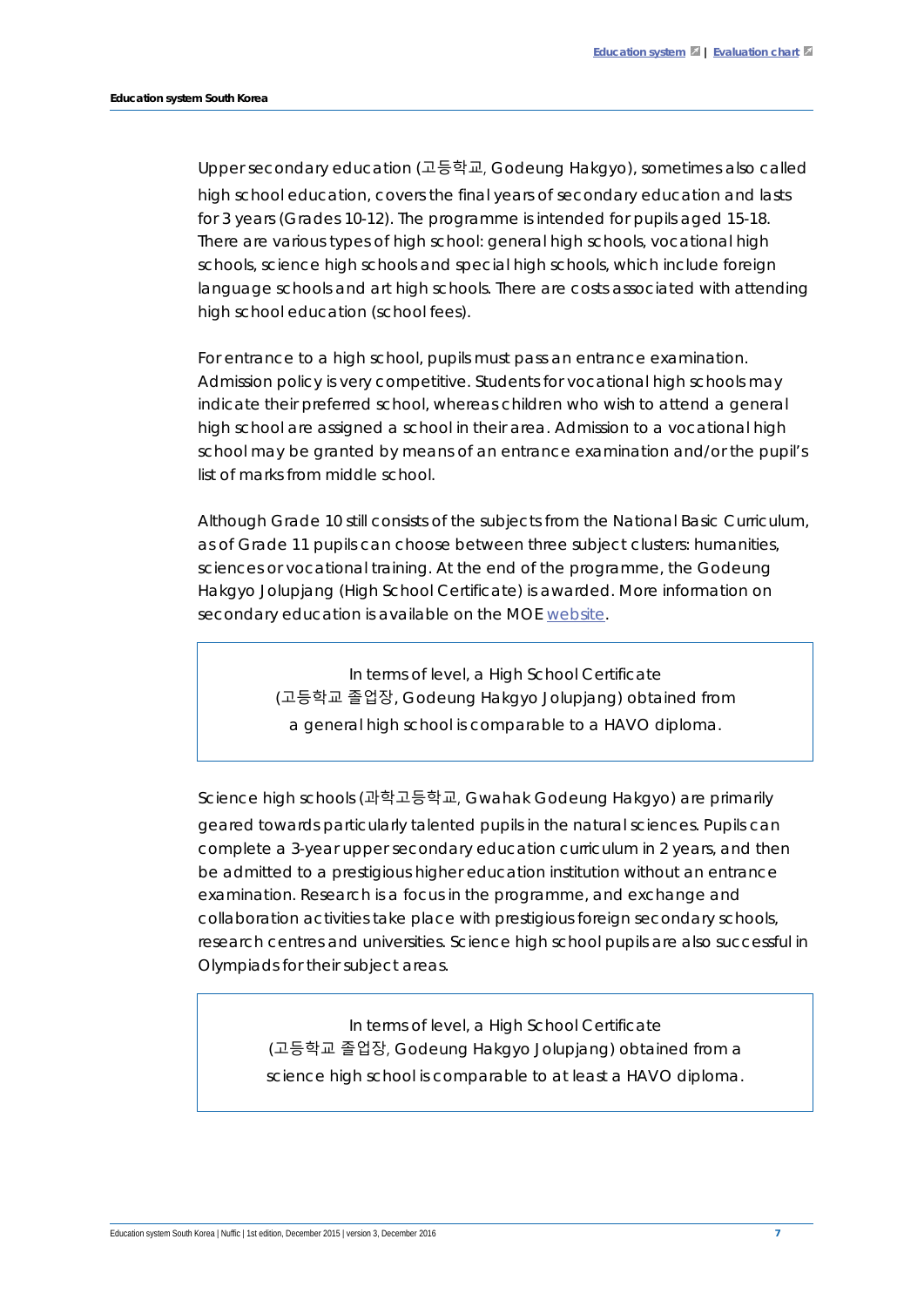The same principle applies to special high schools as to science high schools: only the most talented students in any particular field (music, art, sport, dance, foreign languages) are admitted, partly based on the recommendation of the middle school principal or teacher. These schools have existed since 2002.

#### **Senior secondary vocational education**

Vocational high schools (실업계 고등학교, *Silopgye Godeung Hakkyo )* offer a curriculum consisting of general subjects plus a vocational component. Students can choose from the following specializations: agriculture, technology, trade, fishery, industry and home economics. The entrance requirement is successful completion of the entrance examination (실업계 고등학교 선발 제도, *Silopgye Godeung Hakgyo Sunbal Chedo*). The nominal duration of the programme is 3 years, at the end of which the *Silop* G*odeung Hakgyo Jolupjang* (실업계 고등학교 졸업, or Vocational High School Certificate) is awarded. This certificate allows candidates to take the entrance examination for higher education, but only a small percentage of students wish to do so, and only a fraction of those succeed.

In terms of level, the *Vocational High School Certificate (*실업계 고등학교 졸업장, *Silop Godeung Hakgyo Jolupjang*) is comparable to an MBO diploma at qualification level 2 or 3, depending on the specialization.

#### **Admission to higher education**

Among other things, admission to higher education requires successful completion of the higher education entrance examination, known as the College Scholastic Aptitude Test (CSAT)(대학수학능력시험, *Daehak Suhak Neungluk Siheom*). This test, introduced in 2004, falls under the responsibility of KICE and takes place every year in November. It is made up of five subjects: Korean language, mathematics, foreign language (English), social studies/science/vocational training (students choose one of these three subjects) and a second foreign language/Chinese characters and Classics.

Students are allowed to complete some or all tests within the relevant subject area of their choice. Scores for Korean language, mathematics and foreign language range from 0 to 200, with 100 as the minimum pass mark. For the individual tests within the remaining subjects, scores range from 0-100 with a pass mark of 50. The total number of possible credits for the entire test is 400. For admittance, a minimum score of 250 is required. For further details, see the KICE [website.](http://kice.re.kr/en/index.do)

There is a considerable emphasis on working towards passing the higher education entrance examination.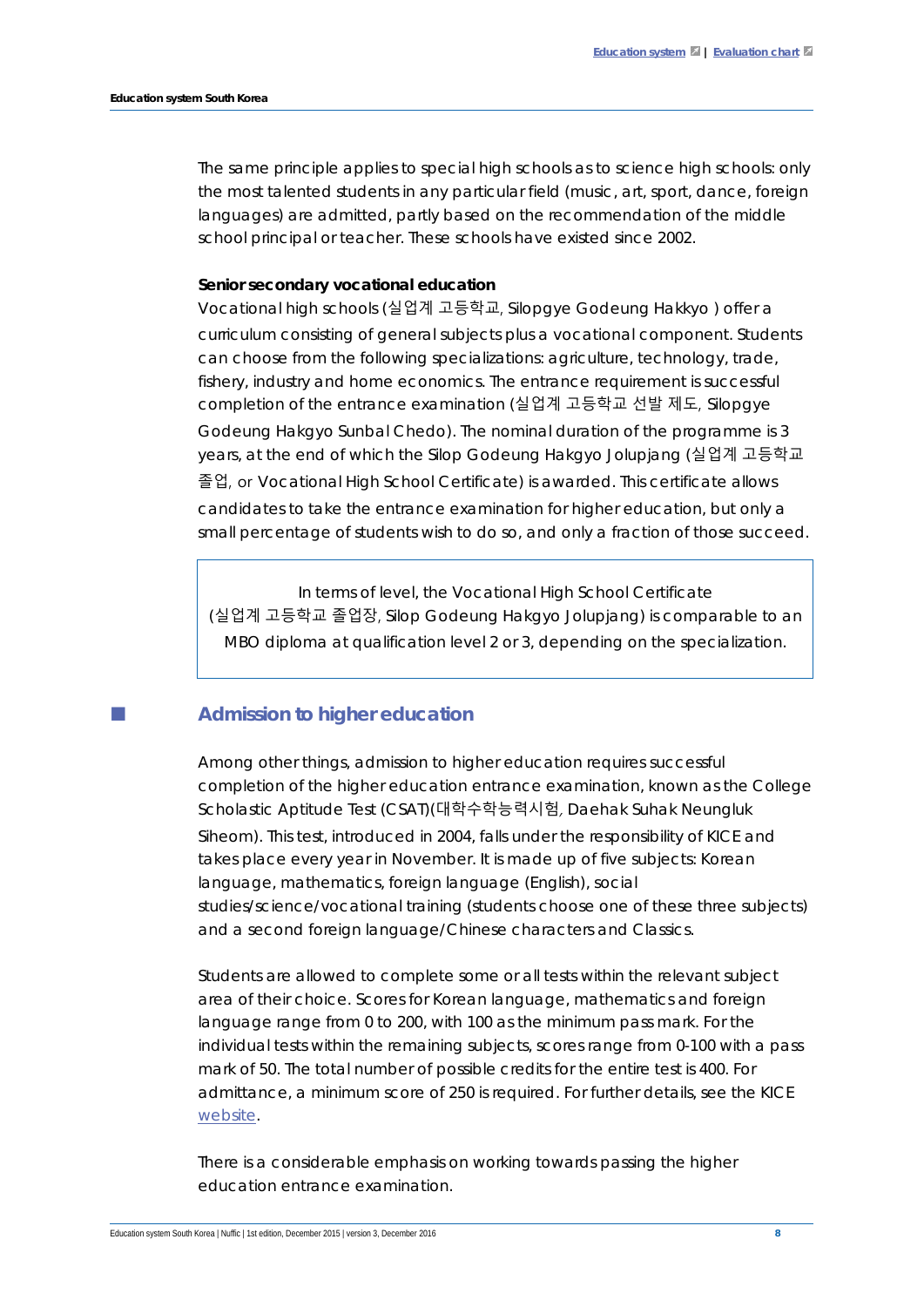Many pupils engage private tutors in order to prepare themselves for this exam, which means that pupils have little interest in extra-curricular activities at secondary school, and tend to ignore subjects that are not tested in the CSAT. Recently MOE decided to set up an admission officers system, with universities receiving funding for recruiting admission officers, who are trained to screen candidates without the use of CSAT.

In addition to the CSAT scores, higher education institutions can also take prep courses, portfolios, extra-curricular activities, letters of recommendation, etc. into consideration when determining admissions. At several universities the CSAT scores represents 50% of the total score, while the other 50% consists of high school results (40%) and extracurricular activities (10%). The student needs 122 credits in the high school curriculum for admission to university. Especially the technical universities do not use CSAT, but demand other evidence, like a recommendation letter and other document proving that the student has the required academic and intellectual skills in the field of technology and research. These institutions also organise their own entrance examinations.

For a number of specializations (including art, languages and mathematics), students may be eligible for the special selection procedure which aims to identify especially talented students. Student representatives, students with an excellent student record, working professionals, adults and students from rural areas also fall under this category.

Graduates from science high schools choose to be admitted to prestigious technical universities, while many graduates from foreign language high schools want to go abroad for further study in higher education.

#### **Higher education**

Higher education is provided primarily by universities (industrial universities, teacher-training universities, broadcast and correspondence universities, cyber universities) and colleges (junior colleges, cyber colleges, technical colleges, colleges in company, graduate school colleges) as well as various other research and other institutions. A distinction is drawn between national institutions (funded and managed by the MOE), public institutions (funded and managed by local management boards) and private institutions (funded and managed by individuals or organizations). The three most prestigious universities are the Seoul National University (서울대학교, *Seoul Daehakgyo)*, Korea University (고려대학교*, Korea Daehakgyo)* and Yonsei University (연세대학교*, Yonsei Daehakgyo)*, jointly abbreviated to SKY. The national universities also have a good reputation.

The number of higher education institutions in Korea has increased considerably in recent decades.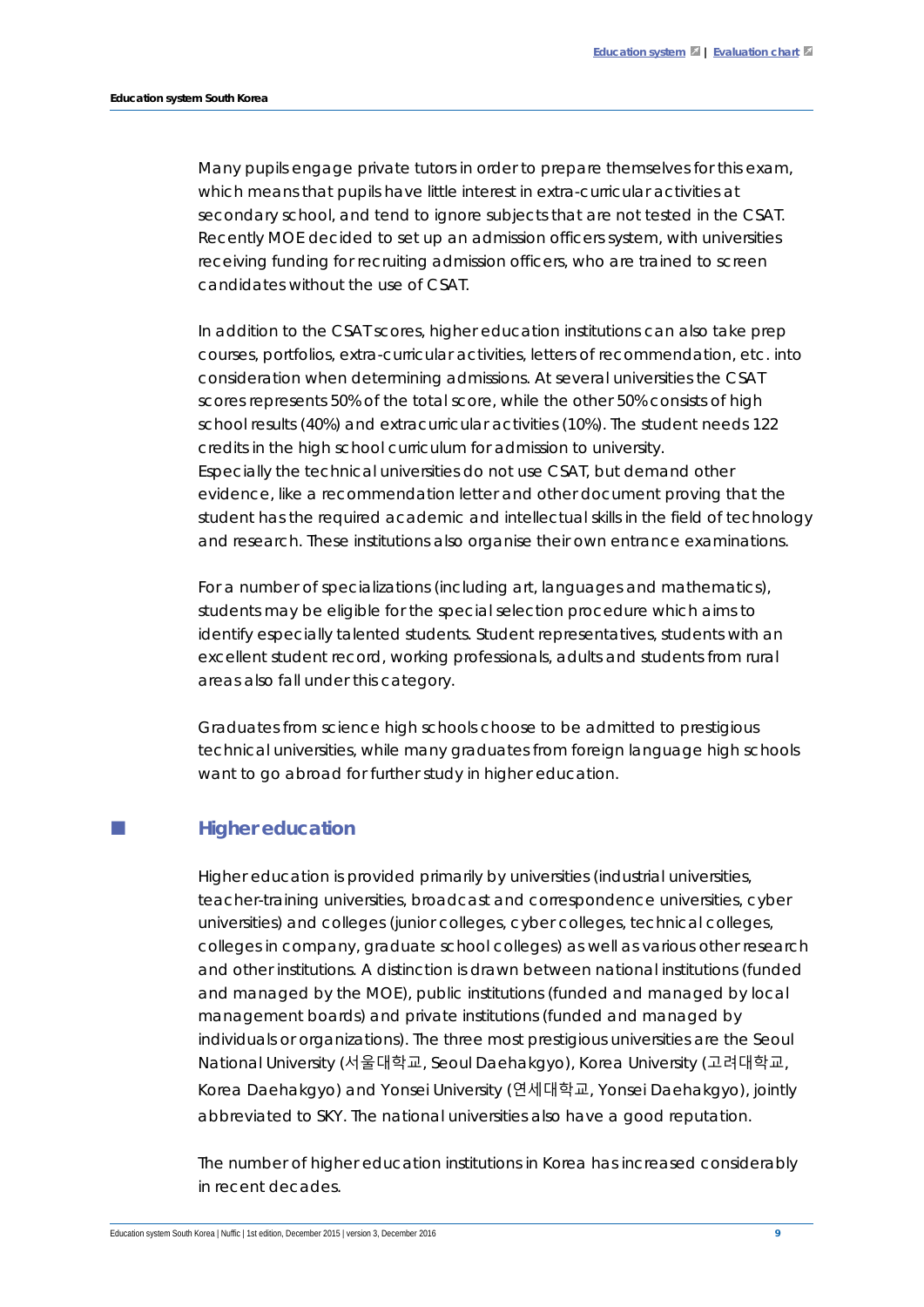In 2007 there were over 400 higher education institutions in the country, whereas currently the number is dropping again due to institutions closing as a result of financial difficulties or institutional mergers.

The government has set up various higher education projects to implement reforms in the higher education system.

The Brain Korea 21 Project (1999) is aimed at developing and encouraging excellent and creative researchers. The participating universities form research networks, each of which contains one prestigious university. Government funds go directly to the Master's and PhD students, and provide them with a stimulating working environment with opportunities to study abroad.

The New University for Regional Innovation (NURI) project aims to provide encouragement and support to institutions outside the capital city, to create a 'balanced development of the nation'. Regional education institutions are experiencing difficulty in recruiting students due to the dominance of institutions in the Seoul area, and graduates from regional education institutions have considerable trouble finding a job. It is for this reason that the NURI project aims to enhance the competitiveness of regional institutions.

Specializations are offered that match the demands of the regional economy, so that graduates can provide a boost to these economies. A partnership is also being set up, the Regional Innovation System (RIS), in which higher education institutions, local management and research institutes all collaborate. The BK21- NURI Committee (BNC) was founded in 2006 in order to steer both of these projects in the right direction.

In addition, the Study Korea Project (2004) has been established in order to attract international students by offering a more extensive scholarships programme, setting up and developing a number of Korean Education Centres abroad, offering more courses in English and better accommodation for students.

Lastly, in 2008 the *World Class Research-oriented University Project* was launched (*WCU Project*), in which top-notch researchers from abroad are recruited to collaborate with Korean scholars in carrying out research in technological innovations.

For the purpose of higher education internationalization, the National Assembly passed in 2007 the *Regulation on Joint Curricular Operation between Domestic and Foreign Universities*, enabling Korean universities for the first time to provide courses abroad and to confer a joint degree with a foreign university.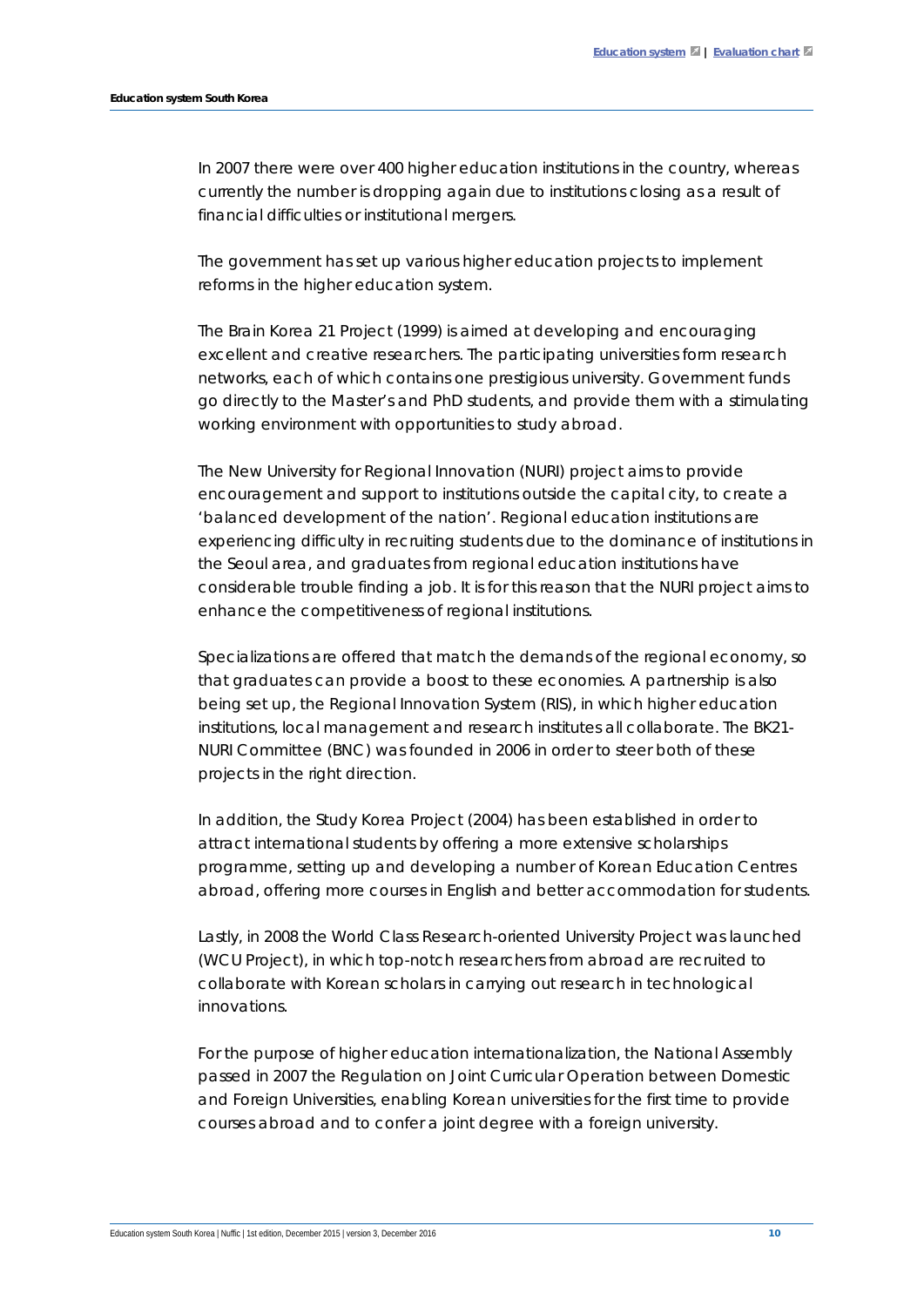#### **Adult and distance education**

The sector for adult and distance education is very large, and is served by many different institutions and in a variety of ways, including secondary education.

The Korea National Open University (formerly called Korea Air & Correspondence University) provides distance education to adults via television, radio (Educational Broadcasting System), CD-ROMs, Internet and video/cassette tapes. In 1990 the Educational Broadcasting System (EBS) was founded in order to expand opportunities for life-long learning. EBS broadcasts its cultural and social programmes daily via TV, radio and satellite.

Cyber universities and digital colleges provide distance education via the Internet. Since 2009 their number has increased and since then they no longer fall under the Lifelong Education Act as distance learning universities, but are now considered to be regular higher education institutions falling under the Higher Education Act. They offer 2- and 3-year junior college programmes (associate degree) and bachelor's programmes.

Self-study programmes are another option, introduced in 1990. Here, students must pass four exams that are set by the government. The examination consists of the following sections: general subjects (liberal arts), a basic major, an advanced major and a final exam covering all topics.

In the educational credit bank system (1998), students can collect credits that have been obtained through various means, e.g. through self-study programmes, individual certificates or part-time at a university. Based on the credits obtained, it is then possible to be admitted to a higher education institution with some exemptions, and eventually to obtain a degree. The system falls under the supervision of the Korean Educational Development Institute (KEDI) (한국교육개발원, *Hanguk Gyoyuk Gaebalwon*), which is also the national centre for life-long education.

In 2009, a system was set up in the field of lifelong learning, the so-called lifelong learning account system, recognising non-formal education from young and old, to make it possible to obtain a diploma in primary or secondary education. This is an addition to the credit banking system, which solely operates in higher education. Credits need to be part of a programme that has been evaluated and recognised by the National Institute for Lifelong Education, established in 2008, in order to be recognised. The NILE is a merger of the Lifelong Education Center and the Credit Bank Center that were previously part of KEDI (see above) and the Individual Bachelor's Degree Examination Department, that was previously part of Korea National Open University (see above). The lifelong learning account system is still in the pilot phase.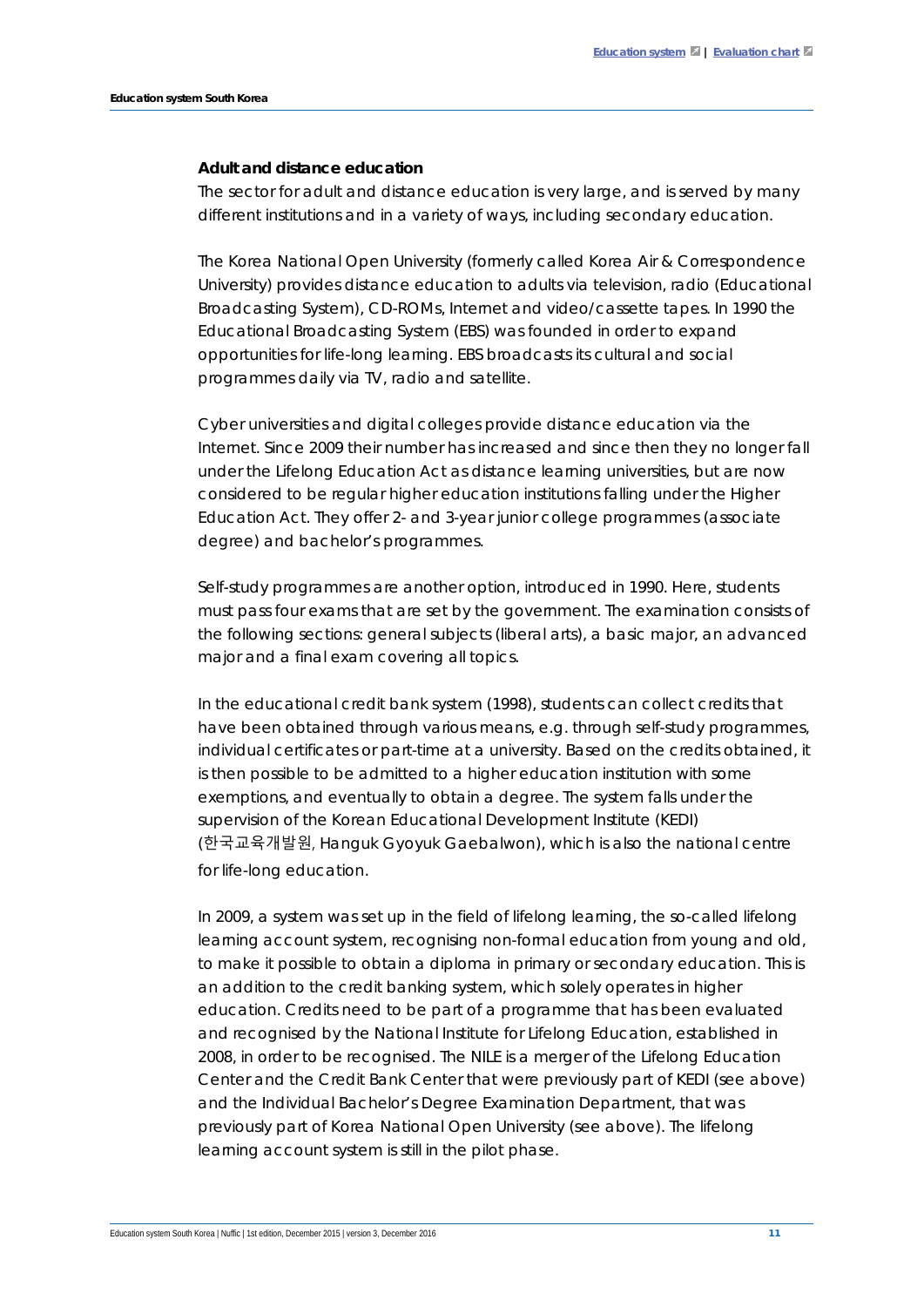In 2007 there were fourteen industrial universities (called open universities until 1998, now also referred to as polytechnics) that offered technical education to people with a technical or industrial background, such as the Chinju National University of Technology, Chungwoon University, Korea Polytechnic University and the Seoul National University of Technology. Close collaboration with the industry is a priority. Industrial universities provide programmes with a practical focus, and the number of years within which a student must complete a programme is unlimited.

Many of these universities are also 'colleges in company', which means that the university works together with businesses in various fields including research. Students are given work placements at the company, and the employees of the company receive relevant training from the university. Examples are Seoul Digital University, which collaborates with fifteen different companies, and Korea Polytechnic University, which offers programmes for senior managers.

## **University education**

#### **Bachelor's degree (학사,** *Haksa***)**

The bachelor's programmes have a customary nominal duration of 4 years; programmes in medicine and dentistry normally take 6 years. Students need 140 credits to complete a 4-year bachelor's programme, where each credit represents 1 hour of lectures/tutorials or 2 hours of lab/practical work per week, over a 16-week semester. During the course, students take 42 credits' worth of general subjects. The 6-year programmes require 180 credits. Male students often take an additional 2 years to complete their studies due to compulsory military service.

In addition to their major, students may also choose a minor. In addition to the Bachelor of Arts and Bachelor of Science, degrees are also awarded that refer to the specialization concerned, such as Bachelor of Engineering and Bachelor of Social Work. The teacher-training universities (Universities of Education) provide programmes for primary teachers (elementary school teacher), whereas secondary school teachers are taught at the college of education of a general university, both in 4-year bachelor's programmes.

In terms of level, the *Bachelor* (학사, *Haksa*)following a nominal 4-year programme is comparable to a WO or HBO bachelor's degree, depending on the specialization.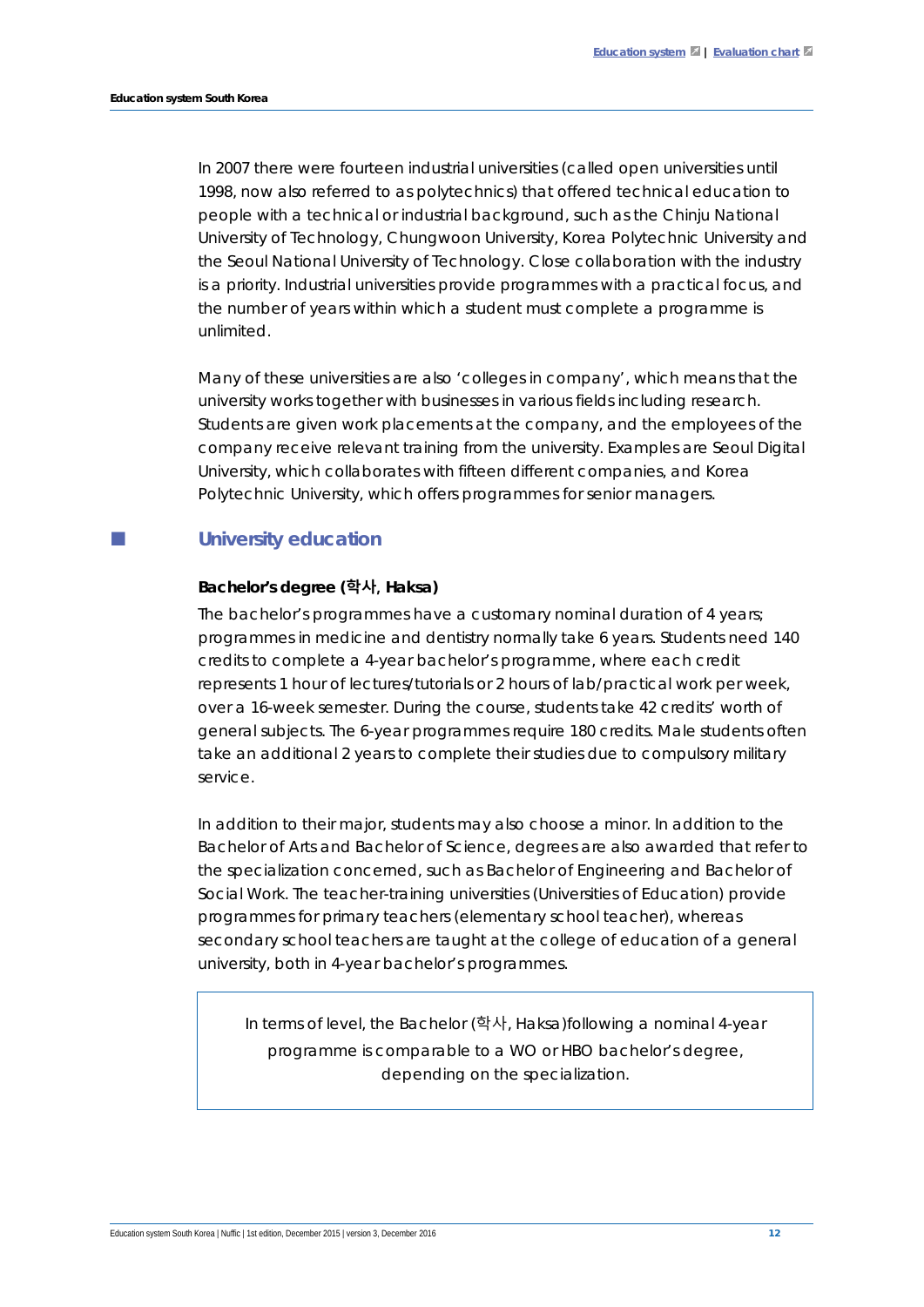#### **Master's degree (석사,** *Suksa***)**

After completing a bachelor's programme, students can continue on to a master's programme (following an entrance examination) that takes at least 2 years. To do so, the bachelor's degree must have been completed with a GPA of at least 3.0, or an average of at least a B.

Twenty-four credits are required for the completion of a 2-year master's programme. The master's degree is awarded following completion of an examination and approval of the thesis.

In terms of level, the *Master* (석사, *Suksa*) following a nominal 2-year programme is comparable to a WO master's degree in a similar specialization.

#### **Doctor (박사,** *Paksa***)**

Programmes for the degree of Doctor of Philosophy (PhD) have a minimum duration of 3 years, and completion requires 36 credits plus the successful defence of a doctoral dissertation. Students need to pass an oral examination, be fluent in two foreign languages and write a dissertation worth 6 credits.

Combined Master's-PhD programmes are a recent development, with a nominal duration of 4 years and no entrance examination required for admission to the PhD component.

## **Higher professional education**

#### **Associate degree**

Higher professional education can be taken at junior colleges (전문대학, Jeonmun Daehak). These colleges were created in 1979 and provide professional programmes with a theoretical and a practical component, initially primarily in technical specializations, but later they expanded to include a wider range of programmes. Most programmes take 2 years, however some last 3 years, including nursing, clinical pathology, radiation, fishing, navigation and engineering.

The entrance requirement is a high school certificate (or equivalent), as well as successful completion of the CSAT and an entrance examination for the college itself. The target group includes graduates from vocational high schools who have studied a relevant specialization, professionals from secondary vocational education and technical staff.

Eighty credits are required to complete the 2-year programmes and obtain the Associate Degree (called the Junior College Certificate/Diploma until 1997).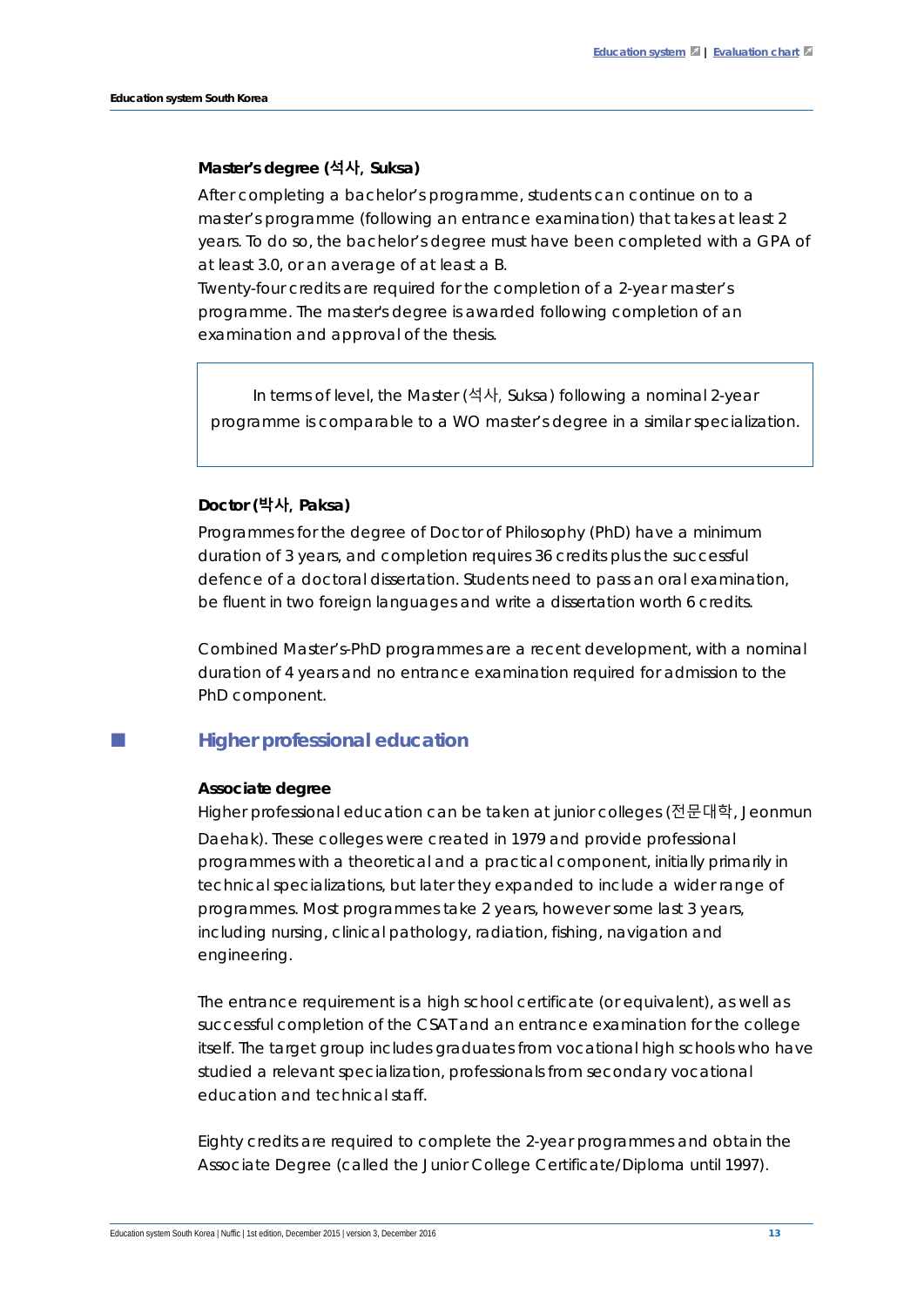This diploma allows students to continue on to the third year of a related bachelor's programme, although most graduates decide to look for a job. There are currently around 150 junior colleges. Many of these institutions dropped the word 'junior' in 1998, or changed their name in some other way.

In terms of level, the *Associate Degree* is comparable to 2 years of higher professional education (HBO) in a similar specialization.

Since March 2008, junior colleges have offered a 1-year Advanced Course leading to a bachelor's degree. A total of 140 credits are required to obtain a bachelor's degree, to which credits earned previously at a junior college count. The admission requirements are 1 year of relevant work experience and graduation from a junior college.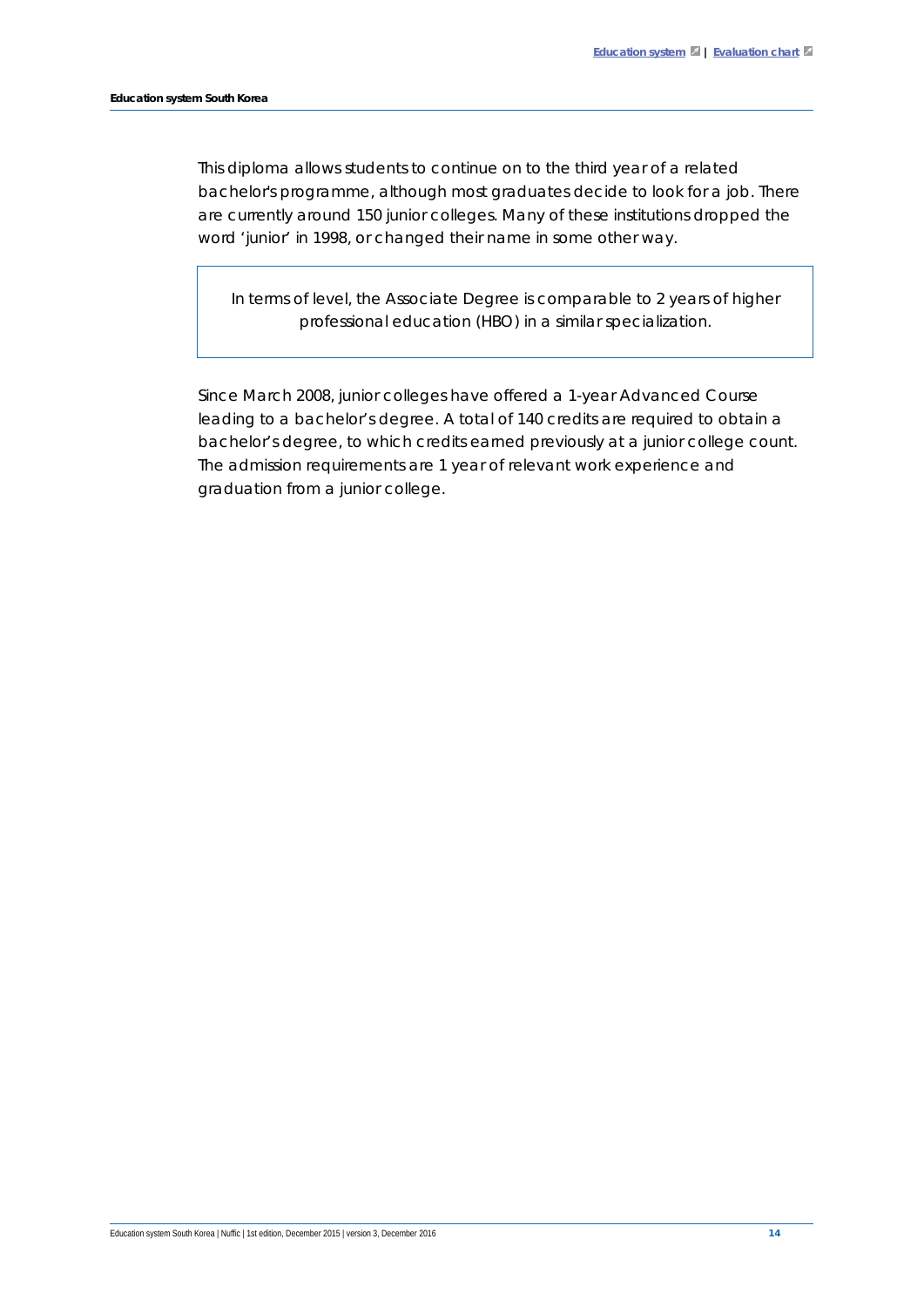# **Assessment systems**

The high schools use a five-level assessment system:

| Numerical grade | <b>Description</b> |
|-----------------|--------------------|
| 90-100          | Su                 |
| 80-89           | Wu                 |
| 70-79           | Mi                 |
| 60-69           | Yang               |
| < 59            | Ga                 |

There is no uniform system in use for higher education. The system used is usually clearly indicated on the Academic Transcript. Below are some examples of assessment systems used in higher education:

| Numerical grade | Letter grade   | Grade |
|-----------------|----------------|-------|
| 99-100          | $A+$           | 4.5   |
| 90-94           | $\overline{A}$ | 4.0   |
| 85-89           | $B+$           | 3.5   |
| 80-84           | B              | 3.0   |
| 75-79           | $C+$           | 2.5   |
| 70-74           | $\mathcal{C}$  | 2.0   |
| 65-69           | D+             | 1.5   |
| 60-64           | D              | 1.0   |
| < 59            | F              | 0     |

or:

| Letter grade  | Grade    |
|---------------|----------|
| Α             | 4.0      |
| B             | 3.0      |
| $\mathcal{C}$ | 2.0      |
| P             | Pass     |
| <b>NP</b>     | Non-Pass |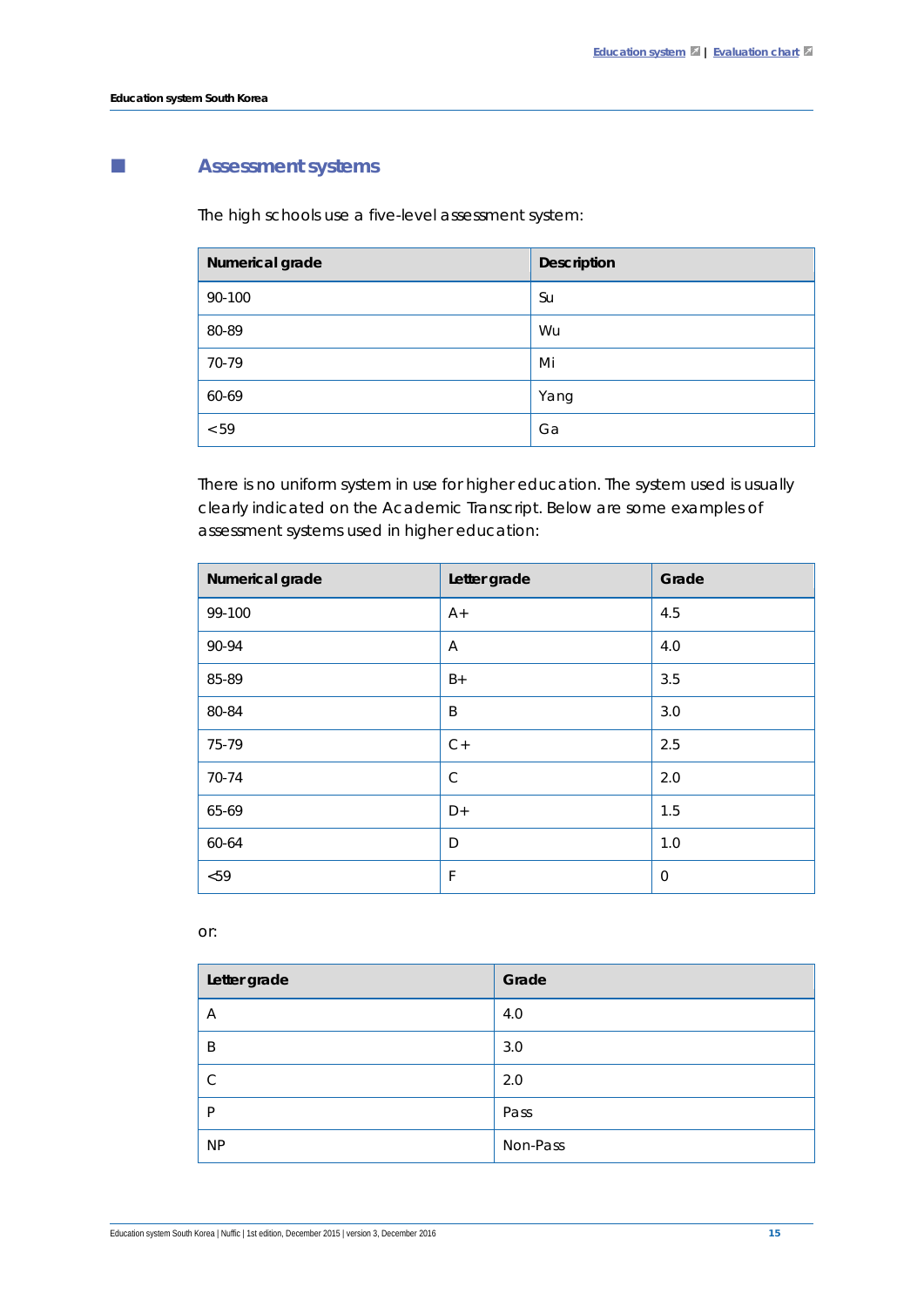| Letter grade        | Grade               |
|---------------------|---------------------|
| $A+$                | 4.3                 |
| A <sub>0</sub>      | $4.0$               |
| $A -$               | 3.7                 |
| $B+$                | 3.3                 |
| B <sub>0</sub>      | $3.0\,$             |
| $\mathsf B\text{-}$ | 2.7                 |
| $C+$                | 2.3                 |
| CO                  | $2.0\,$             |
| $C -$               | 1.7                 |
| $D+$                | 1.3                 |
| D <sub>0</sub>      | $1.0\,$             |
| D-                  | 0.7                 |
| $\mathsf F$         | $\mathsf{O}\xspace$ |

or:

#### **Quality assurance and accreditation**

There is no single, central accreditation body that is responsible for accreditation of the entire higher education system in South Korea.

There are a number of accreditation bodies that focus exclusively on their own target groups. For example, the Korean Council for University Education (KCUE) (한국대학교육협의회, *Hanguk Daehak Gyoyuk Hyupyihoe*) is responsible for the evaluation and accreditation of all programmes in 4-year colleges and universities. The Korean Educational Development Institute (KEDI) is responsible for all non-formal programmes. The Korean Council for College Education (KCCE) (한국전문대학교육협의회, *Hanguk Jeonmun Daehak Gyoyuk Hyupyihoe*), established in 1997, is made up of the directors of all junior colleges in the country. Among other things, the KCCE focuses on improving the quality of education in junior colleges, on increasing their autonomy and promoting mutual collaboration among them. The English version of their website contains a list of junior colleges, see under [List of higher education institutions.](#page-16-0)

The Korea Research Institute for Vocational Education and Training (KRIVET) (한국직업능력개발원, *Hanguk Jigeop Neungluk Gaebalwon*), also founded in 1997, conducts research in the field of technical and vocational education. The KRIVET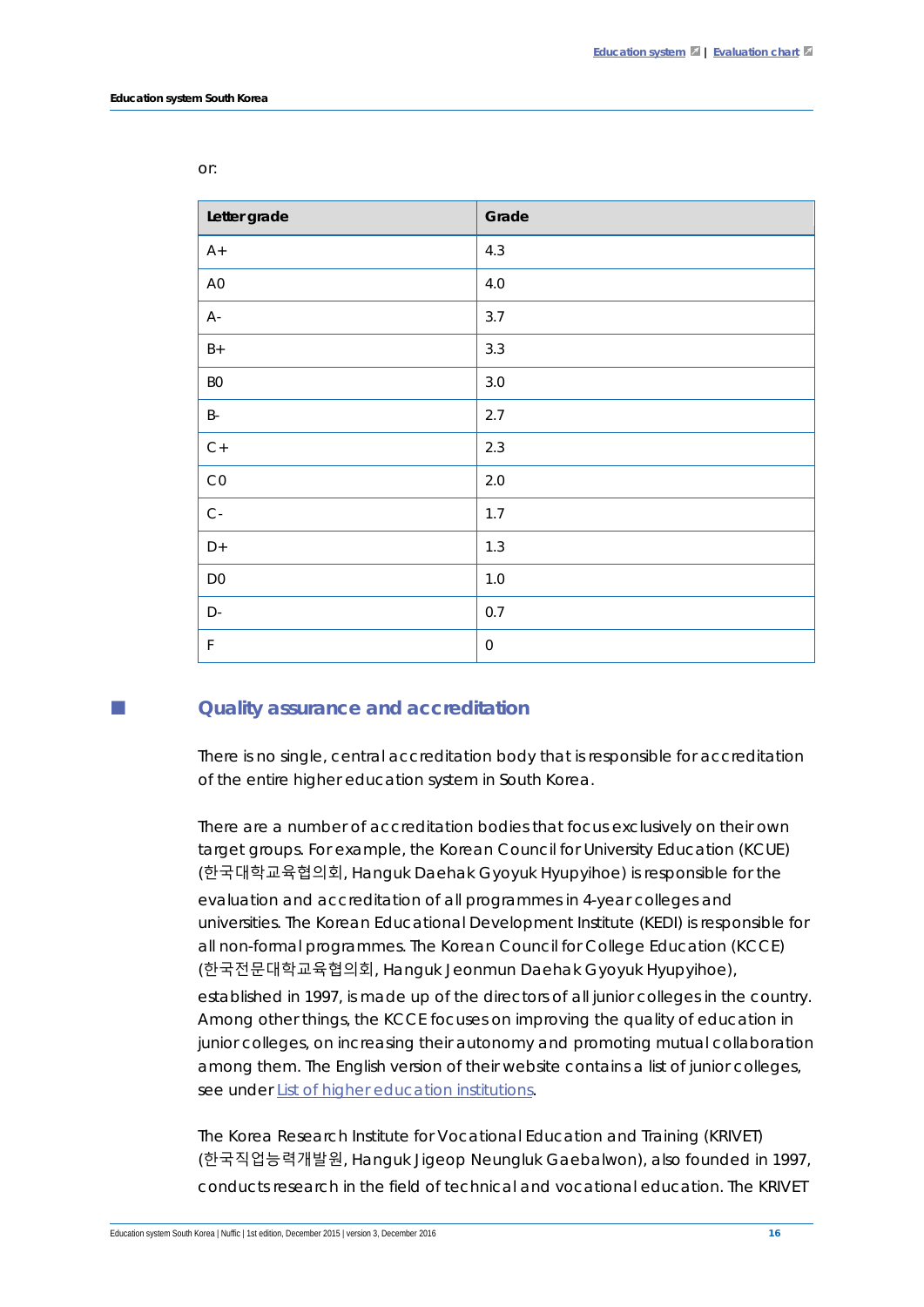has worked on qualification systems and the evaluation of institutions that provide vocational education.

The Accreditation Board for Engineering Education of Korea (ABEEK) (한국공학교육인증원, *Hanguk Gonghak Gyoyuk Injeungwon*), the Korean Accreditation Board of Nursing (KABON) and the Korea Industrial Technology Foundation (KOTEF) each focus on their own occupational group.

## **International treaties**

South Korea has concluded international collaboration agreements in the field of education with many countries including China, Mongolia, Australia, New Zealand, Indonesia, Russia, Hungary, Denmark, Ukraine, Saudi Arabia, Uzbekistan, Yemen, Kazakhstan and the Netherlands.

## **Composition of file**

For a complete file in secondary and higher education, the certificate and accompanying list of marks are required in English. Schools will often issue a certificate in English (the Certificate of Graduation), accompanied by a School Record or School Transcript. Higher education institutions usually issue a certificate in English, the Certificate of Graduation, accompanied by an Academic Transcript. The documents in Korean can also be requested.

#### **Authenticity**

There are no known problems with the authenticity of Korean certificates. It is sometimes possible to verify Korean certificates, such as transcripts, for a period of 90 days after the date of issue either online or after downloading a programme.

#### Some examples are:

- [Korea University](http://icert.korea.ac.kr/jsp/cert/CertForgeCheckPortal.jsp)
- [Seoul Institute of the Arts](http://www.seoularts.ac.kr/mbs/kr/index.jsp)
- [CERTPIA,](http://www.certpia.com/newCert/fore/fore_eng.asp) serving several Korean higher education institutions;
- KICE [verificatiewebsite](http://csatscorecard.kice.re.kr/scoreWeb/e_verification/e_procedure.jsp) voor CSAT scores (College Scholastic Aptitude Test).

#### <span id="page-16-0"></span>**List of higher education institutions**

- [Website](http://english.kcue.or.kr/member/member_01_01.php) of the KCUE (Korean Council for University Education), with an overview of national, public, and private institutions.
- [Website](http://www.kcce.or.kr/web/main/intro.do) of the KCCE (Korean Council for College Education), with an overview of all colleges and their websites.
- [Website](http://english.moe.go.kr/main.do?s=english) of the MOE (Ministry of Education), with an overview of the institutions for distance education in higher education (cyber and digital universities).